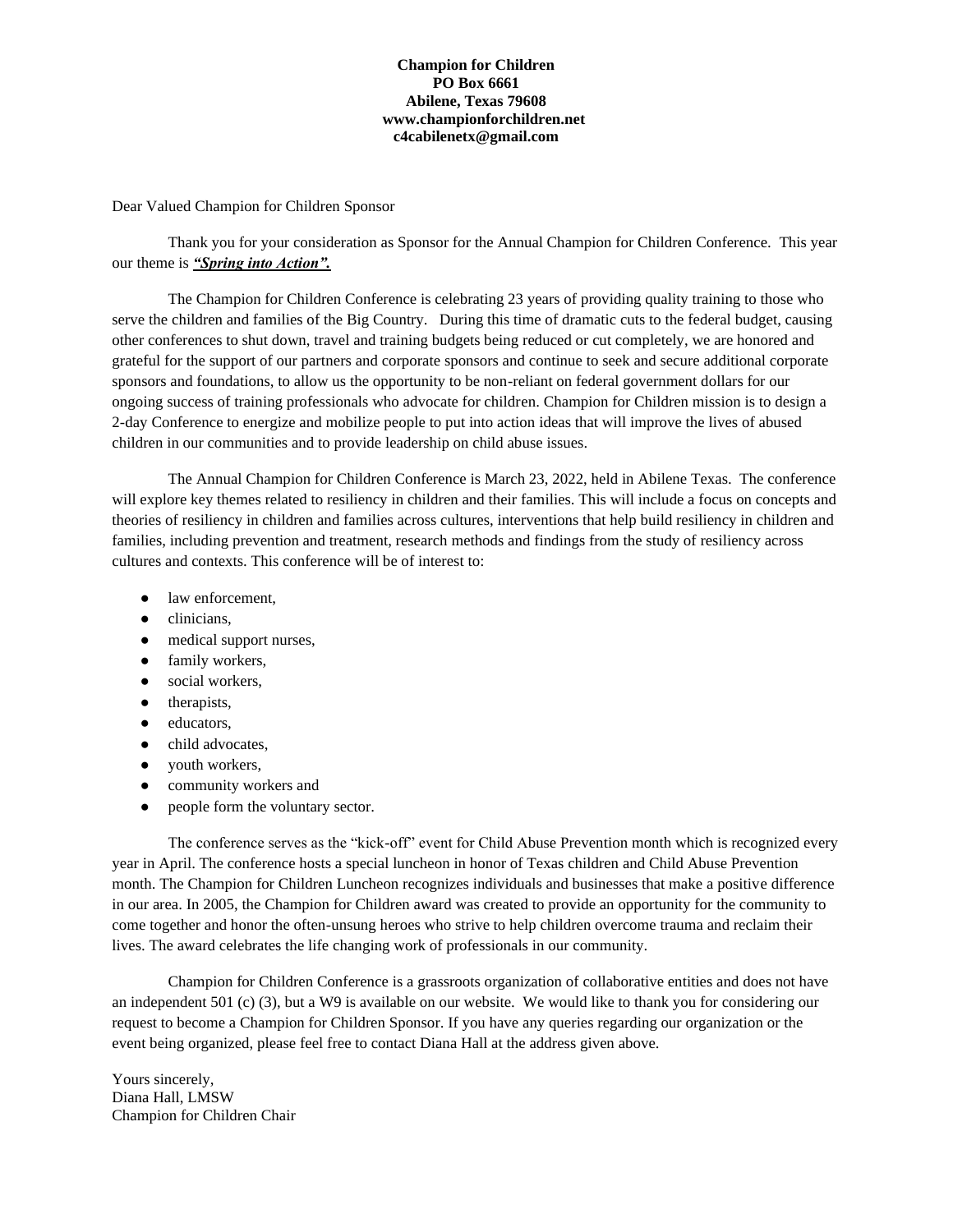# **Conference at a Glance**

#### **Conference Overview**

In March 2022, the Champion for Children (C4C) conference will bring together more than 400 professionals from Big Country to discuss the importance of being advocates, champions and leaders against child abuse; and to learn best practices and current theories on ways to serve their client populations.

The conference offers an unparalleled opportunity to network with colleagues, meet state and national experts, and gain new knowledge and skills. As an exhibitor, you have the chance to make connections with attendees who are seeking information about products and services that can help them do their jobs and serve their clients more efficiently.

You will have an opportunity to meet key professionals with purchasing power, private practitioners that need small business products and services, and other helping professionals as they discover what's new, what's important, and what works, and how to apply the latest best practices in their daily work. Professionals are constantly looking for products and services that help streamline administrative efforts and increase positive outcomes for their clients. Conference participants will also return to work and educate their co-workers about their conference experience, which will include information about exhibitors.

Exhibit spaces are available on a first-come, first-served basis, so reserve your space as soon as possible to secure your position to meet with this all-important audience.

### **Exhibitor Booth set-up includes:**

- 10'x10' exhibit booth on Monday, March 21st
- Complimentary Wi-Fi
- 8' pipe and drape back wall
- 3' skirted table, 2 chairs

#### **Exhibit Dates and Hours:**

**Exhibit Set-Up***:* Tuesday, March 22, 2022, 8:00am – 5:00pm **Exhibit Hours:** Wednesday, March 23, 2022, 8:00am – 2:00pm **Exhibit Breakdown:** Wednesday, March 23, 2022, 4:00pm–5:00pm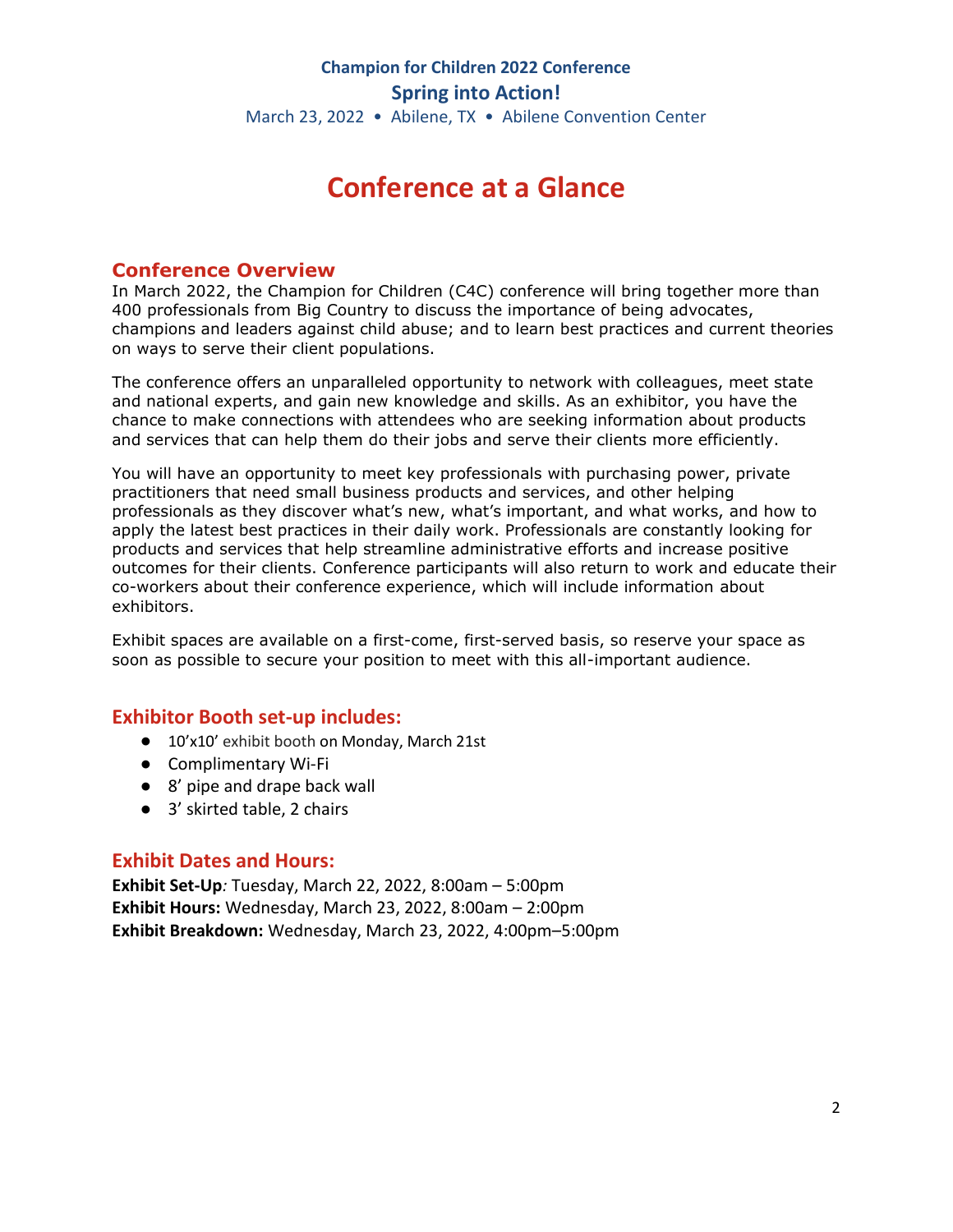March 23, 2022 • Abilene, TX • Abilene Convention Center



Event: APD Champion for Children Contact/phone: Lori

Dav Fridav

Date 3.23.2018 MI 7:00am Start 7:30am

End 6:00pm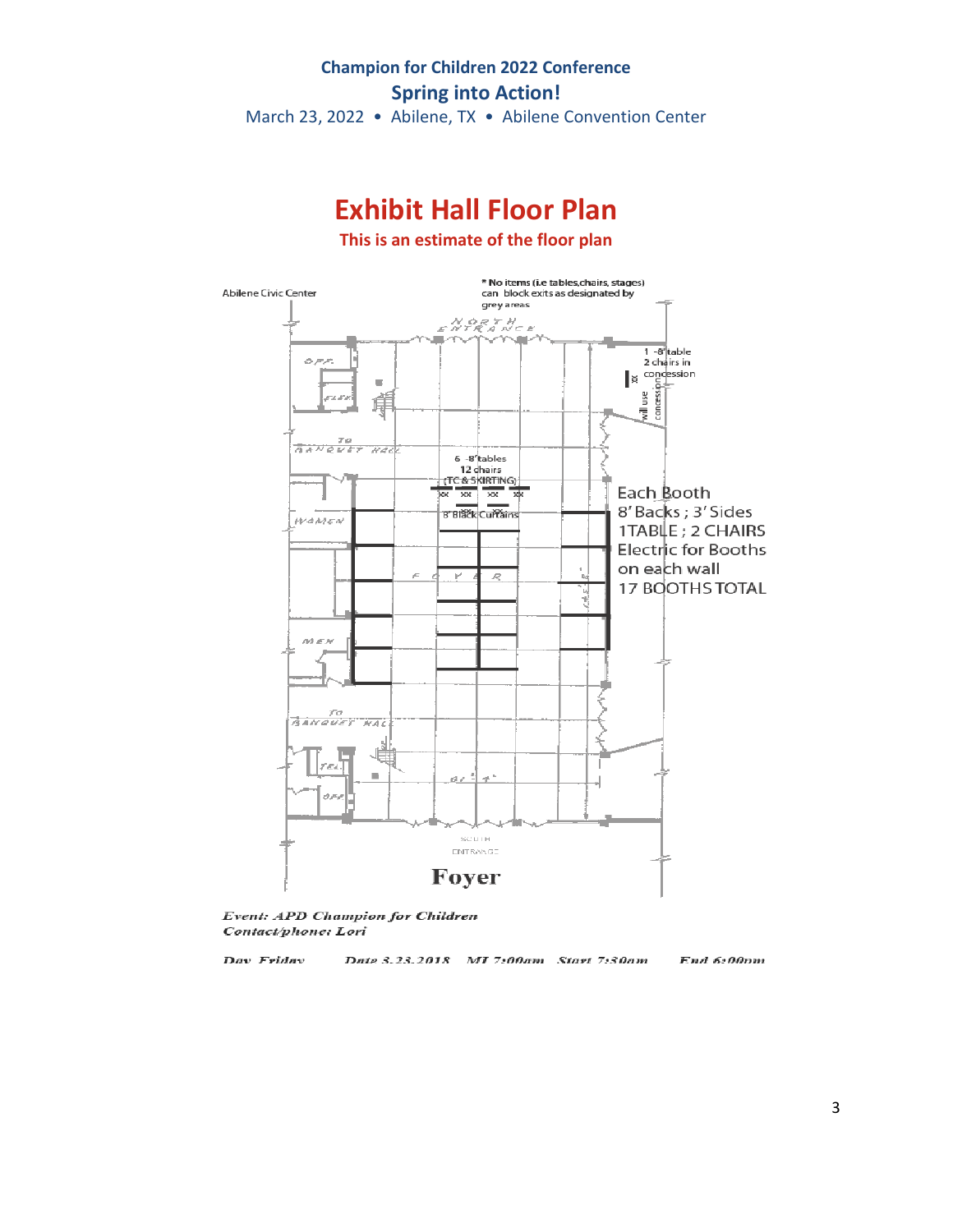March 23, 2022 • Abilene, TX • Abilene Convention Center

The following rules and regulations are a part of the agreement between C4C *and the Exhibitor.* Exhibit Management reserves the right to render all reasonable interpretations and decisions, should questions arise, and to establish further regulations as may be deemed necessary to the general success and well-being of the conference. Exhibit Management's decisions and interpretations shall be accepted as final in all cases.

- 1. CONTRACT & PAYMENT FOR SPACE: **Registration must be completed on our website at [http://championforchildren.net/sponsorship/booth-registration/.](http://championforchildren.net/sponsorship/booth-registration/) Checks must be made out to Champion for Children, for the full amount of payment of sponsorship or exhibitor package requested on registration form. Payment may also be made on PayPal, reach out to Diana Hall for PayPal Information. Booth space will not be assigned until 15 days prior to the conference. Upon acceptance by C4C, the registration application becomes a contract for the sponsorship or exhibitor package requested. Complimentary registrations must be used for employees of the exhibitor. If payment is submitted after March 18, 2022, a \$20 late fee will be charged.**
- **2.** CANCELLATION POLICY: In order to process a refund, C4C must receive a written notice of cancellation from the exhibitors. If C4C receives notice of cancellation by February 21, 2022, C4C will refund the cost of exhibit less 50%. **No refunds will be made for cancellations less than 30 days prior to the Conference dates. Complimentary registrations will be invalid if booth space is canceled.**
- 3. ACCEPTABILITY OF EXHIBITS: All exhibits must serve the interests of the members of C4C and shall be operated in a way that will not detract from other exhibits or the conference as a whole. C4C reserves the right to refuse any exhibitor, which it deems objectionable to its purpose. C4C also reserves the right to require the withdrawal of any exhibit, which it believes to be injurious to the purpose of the organization. This agreement shall be construed under and in accordance with the laws of the State of Texas. All obligations of the parties created hereunder are performable by the Champion for Children committee Abilene, Taylor County, Texas.

This agreement shall be binding upon and inure to the benefit of the parties hereto and their respective heirs, executors, administrators, and legal representatives. This contract cannot be assigned by either party. In case any one or more of the provisions contained in this agreement shall for any reason be held to be invalid, illegal, or unenforceable in any respect, such invalidity, or unenforceability shall not affect any other provision thereof and this agreement shall be construed as if such invalid, illegal, or unenforceable provision had never been contained herein, if the essential terms and conditions for both parties remain valid, legal, and enforceable. This agreement constitutes the sole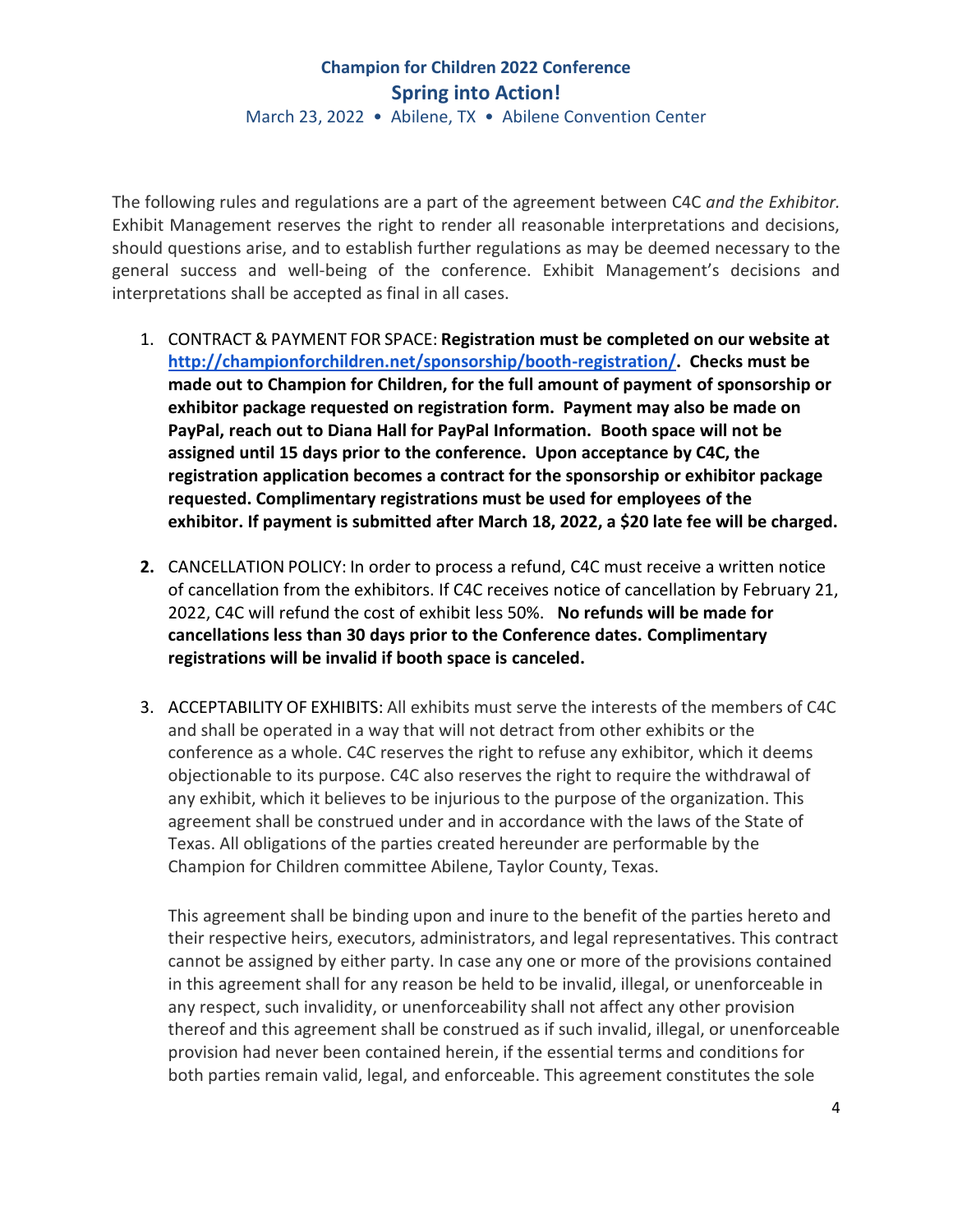March 23, 2022 • Abilene, TX • Abilene Convention Center

and only agreement of the parties hereto and supersedes any prior understandings or written or oral agreements between the parties respecting the within subject matter.

- 4. DIRECT SALES: All direct sales must comply with local and state regulations concerning licensing and taxes. If any exhibitor has questions about such regulations, they should contact the Texas State Comptroller's office.
- 5. ARRANGEMENT OF EXHIBITS**:** C4C will provide display space as indicated on the official floor plan but reserves the right to make any necessary changes.
- 6. SERVICE CONTRACTOR: C4C will furnish all exhibitors with the Abilene Convention Center Service Manual containing shipping, freight, and drayage information, and other services. **Electricity and Wi-Fi is included in booth cost, but must specify if using electricity for the purpose of booth planning.**
- 7. RESTRICTIONS ON USE OF SPACE: **C4C requires that each exhibitor occupy its own booth; there is no sharing of booth space with another exhibitor**. Children are not allowed to be in the booth at any time and are not allowed in the exhibit hall if they are unaccompanied/unsupervised by exhibitors. **During the exhibit hours, the booth must remain open and staffed.** Because of the large number of individuals who occupy the exhibit hall and the close proximity of fellow exhibitors, C4C requests that any audio used at a booth be kept at a minimum. Sales and demonstrations of equipment must remain within the confines of the booth space. Exhibitors are encouraged to demonstrate their products/services within their booth as long as such actions do not obstruct passage in the aisles or make excessive noise that distracts or interferes with other exhibitor's transactions.
- 8. FIRE, SAFETY, & HEALTH REGULATIONS**:** The Exhibitor agrees to comply with local, city, and state laws, ordinances, and regulations for fire, safety, and health. All exhibit equipment and materials must be fireproofed and reasonably located within the booth. Arrangement of booths should not hinder traffic flow through the aisles. No combustible materials shall be stored in or around the exhibit booths. Because of the nature of the organization, and according to fire codes, there is NO SMOKING allowed at any time in either the meeting rooms or exhibit hall.
- 9. SECURITY: Limited security is provided for the exhibit area. Furnishing of such service shall not be construed to be any assumption of obligation or duty with respect to the protection of the property of exhibitors by C4C; such obligation and duty shall at all times remain in the sole possession, custody, and responsibility of each exhibitor.